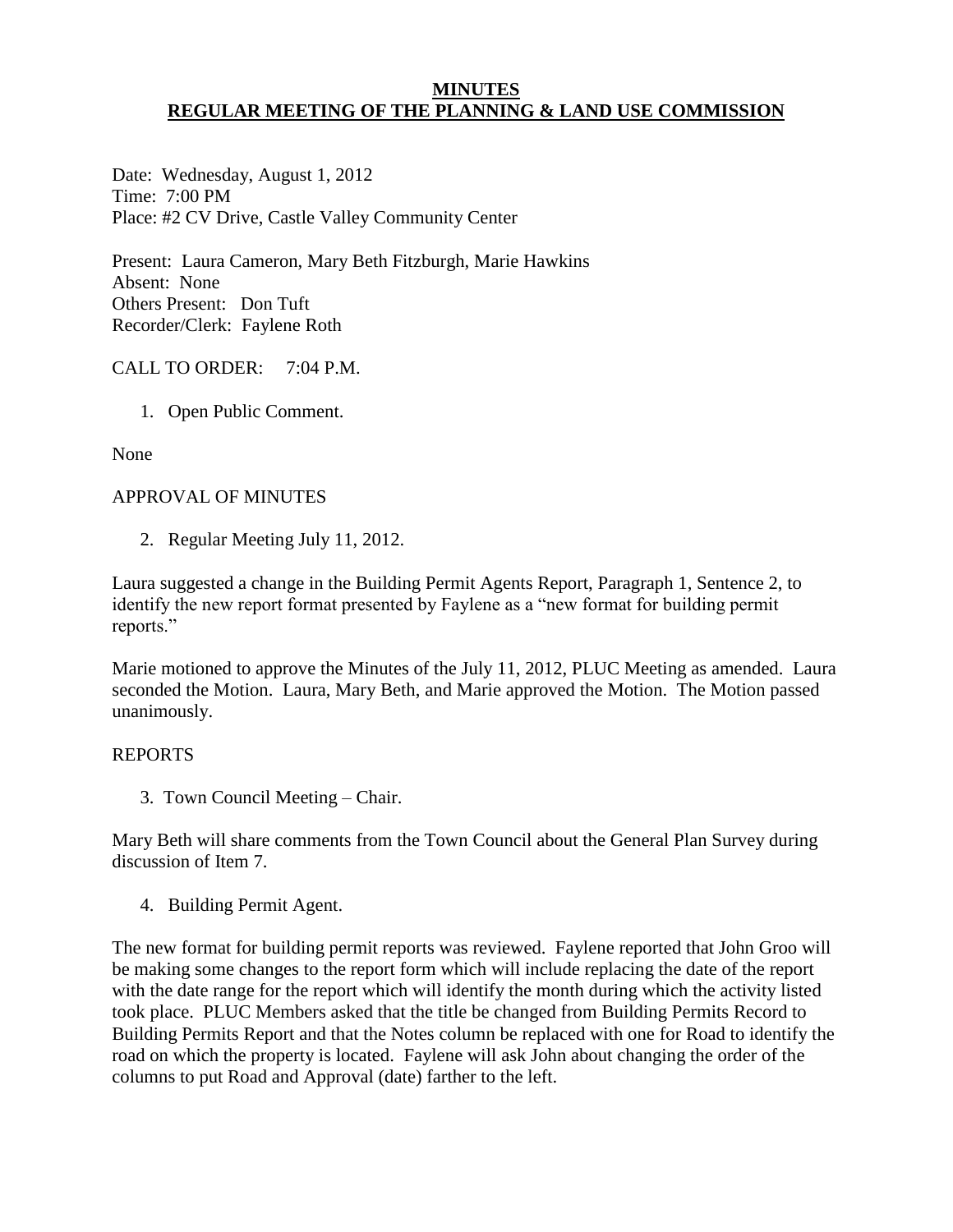The July 2012 Building Permit Report listed one septic permit and one electrical permit for a solar installation. Members agreed that they want to see more information about the size and capacity of solar installations on the monthly reports.

5. Procedural Matters.

Laura asked for clarification on the building permit issuance process. In reviewing documents for tonight's PLUC Meeting, she noted that the Town file for the Lot request in Item 6 did not contain a Castle Valley Septic Permit. She wondered how this lapse could occur. Mary Beth responded that Town records from earlier periods are not complete, so it would be difficult to determine if this was an oversight or a missing record. Faylene reported that Don Tuft, contractor and representative for the Lot 102 request in Item 6, had obtained a copy of the Grand County septic permit and provided it to the Town for our records. According to Faylene and Mary Beth, the Castle Valley septic permit is occasionally overlooked by Grand County Sanitarian, Jim Adamson. After a recent lapse, Faylene said that she called Jim Adamson and reminded him that it is necessary that applicants present a plot plan and permit application to Castle Valley before applying to the County, so that the Building Permit Agent can confirm that the location of the septic system meets our code restrictions and does not pose a safety risk to neighboring properties that may have wells or septic systems that were established under different setback requirements.

### NEW BUSINESS

6. Discussion: request for addition to existing building on Lot 102.

Don Tuft attended the Meeting as representative, and building contractor, for Robert and Kathy Schrank, owners of Lot 102. They have requested to build a small addition, with a basement beneath, to a 20' x 38' structure that does not meet the current setback requirements. The building is located in the back northeast corner of the property and has a 14'6" setback from the back property line and a 26'6" setback from the nearest side property line. The addition would measure 8' x 14' and be centered on the front of the building, which faces towards the center of the property, so that the external walls of the new addition would meet current setback requirements. Mary Beth reported that the Town files show that a building permit was issued for this structure in 1988 which predates the current setbacks which were established in 1991. Setbacks at the time of construction were 10 feet from adjacent properties.

Since the current structure adhered to the setbacks in effect at the time, it would now be considered a legal noncomplying structure. Castle Valley's Ordinance 85-3 is silent on additions to legal noncomplying structures (except in the case of height). According to Mary Beth, Salt Lake City's land-use ordinance allows a noncomplying building to be enlarged if the new addition meets the conditions of the current ordinance. She suggested that the Town of Castle Valley might take a similar approach. Mary Beth informed Don Tuft that she would ask for legal advice from the Town's attorney about what the Town could allow in this situation and report at the next PLUC Meeting.

Since there is a residence on the property, Mary Beth stressed that the noncomplying building could contain a bathroom but could not include a kitchen, according to the one dwelling per lot provision in Ordinance 85-3.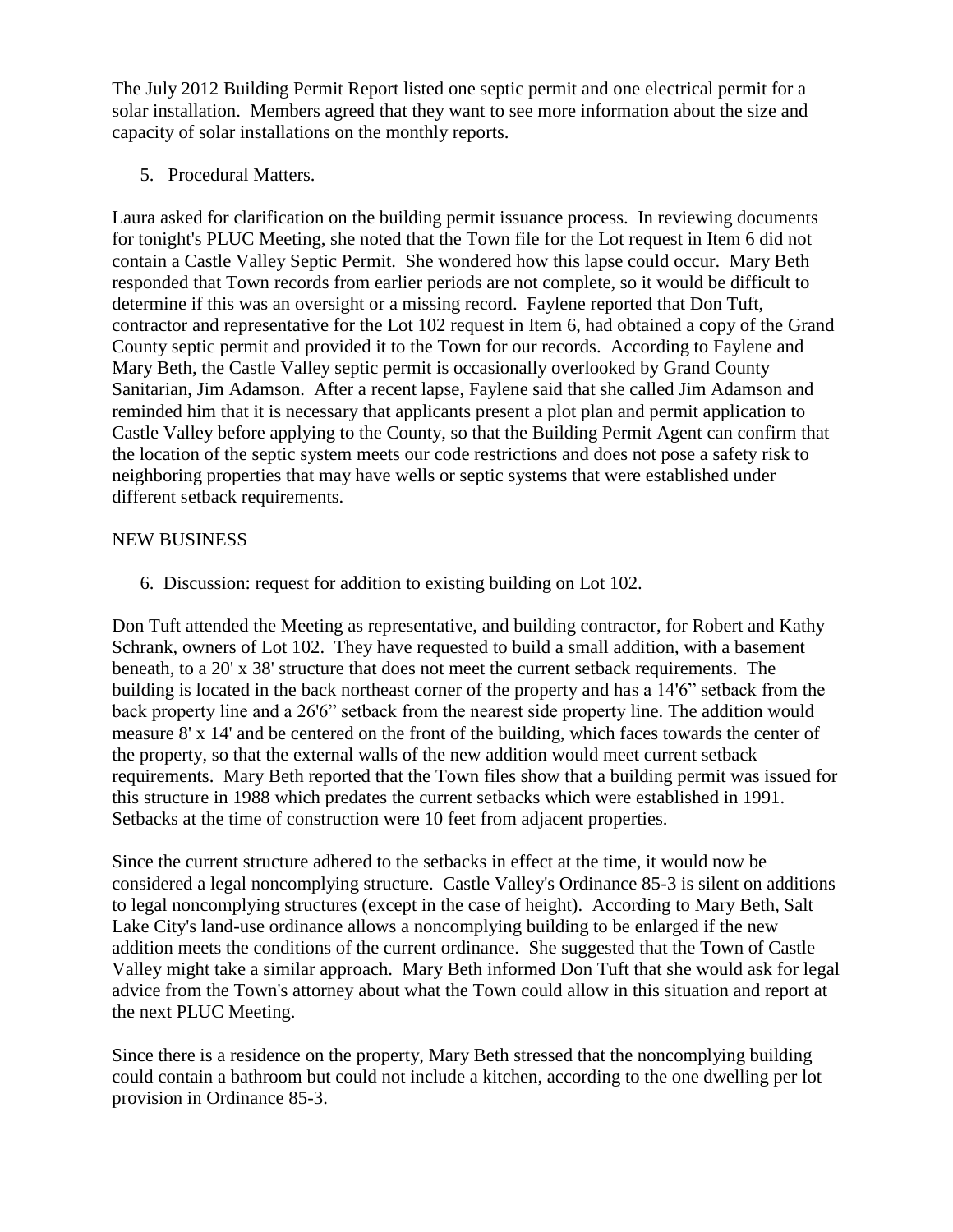According to Mary Beth, a building permit for a noncomplying structure must be reviewed by the PLUC and then presented to the Town Council for their approval. She directed Don Tuft to prepare preliminary plans for review at the September 5, 2012, PLUC Meeting. If the Town Council approves the project, then a full set of plans, as presented to the Grand County Building Department, and all required forms, signed by the property owners, must be submitted to the Castle Valley Building Permit Agent before the building permit is issued.

# OLD BUSINESS

7. Discussion and possible action re: General Plan Review (tabled).

Marie motioned to untable Item 7. Laura seconded the Motion. Laura, Mary Beth, and Marie approved the Motion. The Motion passed unanimously.

The current draft of the General Plan Survey incorporates questions generated by Town Council Members at their July 18, 2012, Meeting. Town Council Members present at that Meeting did not think it was necessary to send the Survey draft to a consultant for review, but they did want to include it as an Agenda item for their August 15, 2012, Meeting for a final review.

Laura reported that she did send a copy of the Draft Survey to the Ph.D. Psychologist who is a test-question writer for the State of Utah, as she had proposed to do at last month's PLUC Meeting. He told Laura that he was impressed with the quality of the Survey. He liked the way it looked and felt that the questions were thoughtful. He especially liked the way Section H was presented and how it was rated. He suggested that the PLUC do the same with Section I (Let Your Voice Be Heard) and ask survey takers to rate responses rather than circle items.

PLUC Members discussed possible changes to Section I. For I1 they decided to retain the format as is but to rate each choice from 0-3. They discussed changes to I2 but decided to leave it as is. The wording of I3 was changed to read, "Please share any concerns or suggestions to help address any issues you have indicated above as a high priority."

The changes in A7 were suggested by Town Council Member Duncan to clarify what the actual requirement would entail and to delete the phrase "most likely." PLUC Members agreed with this change.

PLUC Members discussed changes made to A8 and decided to retain, at Laura's request, the use of the word "monitoring" to better describe "septic practices."

Question F2 regarding cell phone service in the Valley was changed at Town Council Member Duncan's request. She felt that the phrase "...and the Town establishing a site for a tower" sounded like the Town would be paying for it, which was not intended. The phrase will be deleted and the question will ask whether there is support for cell phone service in the Valley.

In question F3, "Do you favor" was changed to "Should" to match the format of other questions.

After discussion, PLUC Members agreed to send the Survey in an envelope (rather than folded) with a stamped self-addressed return envelope included. Faylene will check with the Postal Service to determine the weight of the mailing envelope and the cost. She will also ask about the cost, minimum size, and timeline for bulk mailings.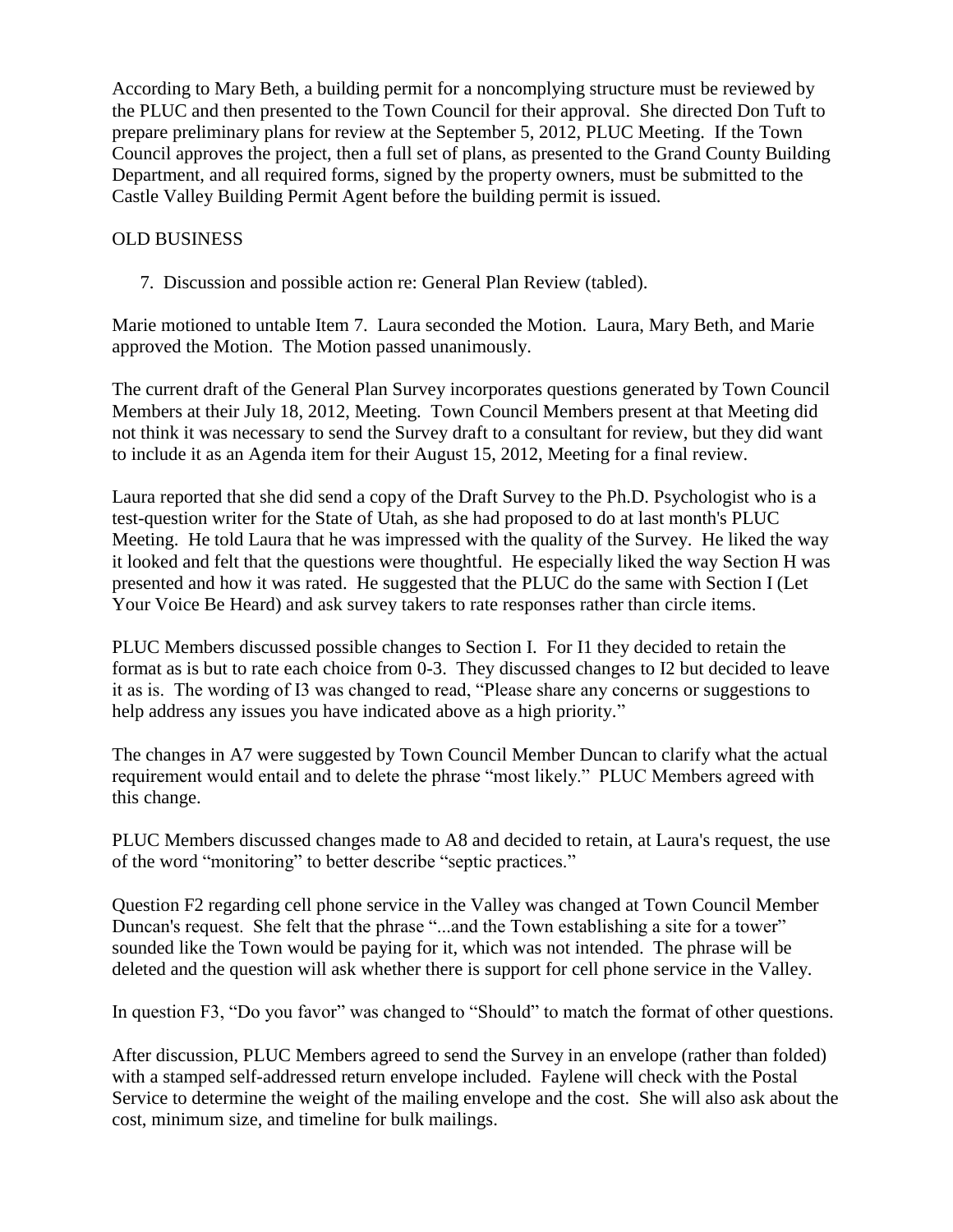The return date for completed surveys was extended to October 31, 2012. The offer to accept late surveys was deleted.

Mary Beth reported that any changes made by the Town Council will be reviewed at the next PLUC Meeting.

Marie made a Motion that the PLUC send the Survey out without Town Council review.

In discussion, Mary Beth said that she wanted to give the Town Council the opportunity for a final review. They had suggested their final review in lieu of sending the Survey to a consultant for review. Laura said that she would agree to send the Draft Survey back to the Town Council for a final review, after which the PLUC would decide whether to make any changes requested by the Town Council. She would not favor sending it back to the Council again.

There was no second to the Motion to send the Survey out without Town Council review.

Marie suggested setting a Special Meeting date before the next scheduled PLUC Meeting for review of any changes requested by the Town Council. PLUC Members agreed to schedule a Special Meeting for the week of August 20, if needed. If the Town Council proposes no changes to the General Plan Survey, then it will be ready to mail.

Laura motioned to approve the Castle Valley General Plan Survey as amended. Marie seconded the Motion. Laura, Mary Beth, and Marie approved the Motion. The Motion passed unanimously.

Laura presented an information sheet titled "Help Protect the Castle Valley Aquifer by Maintaining a Healthy Septic System" which is backed by an edited version of the "Don't Flush List Guidance." The two-sided information sheet will be mailed to residents and property owners with the General Plan Survey. The first side provides some basic information about septic tank maintenance and directs readers to the Power Point presentation by Judy Sims of the Utah Water Research Laboratory which Mary Beth has added to the Quick Links section of the Town webpage. Mary Beth suggested a few edits and additions that were accepted by PLUC Members. They included: directions at the end of the first paragraph to the link on the Town webpage; a suggestion to include information from the Power Point presentation about checking labels on cleaning products to gauge their level of toxicity. According to the PPP, a "Danger" warning on a product indicates that the product will kill bacteria in the system and its use should be eliminated or minimized; a "Warning" citation means that limited use should have minimal effect on the system, and a "Caution" note means that use should have little effect upon the system. Laura pointed out that she had added information about the use of borax and peroxide as cleaning substitutes for more harmful chemicals. Marie suggested moving the statement about checking labels to the Don't Flush list on the back side. Faylene asked to include the information sheet in the Building Information Packet.

Information on the \$100-\$300 cost of septic tank risers was confirmed by Mary Beth and Faylene.

Laura suggested that she ask Ron Drake to let residents know about the septic maintenance Power Point presentation now on the Town website through his Castle Valley Comments column in the Moab Times-Independent. She will do so once Mary Beth has completed work on the